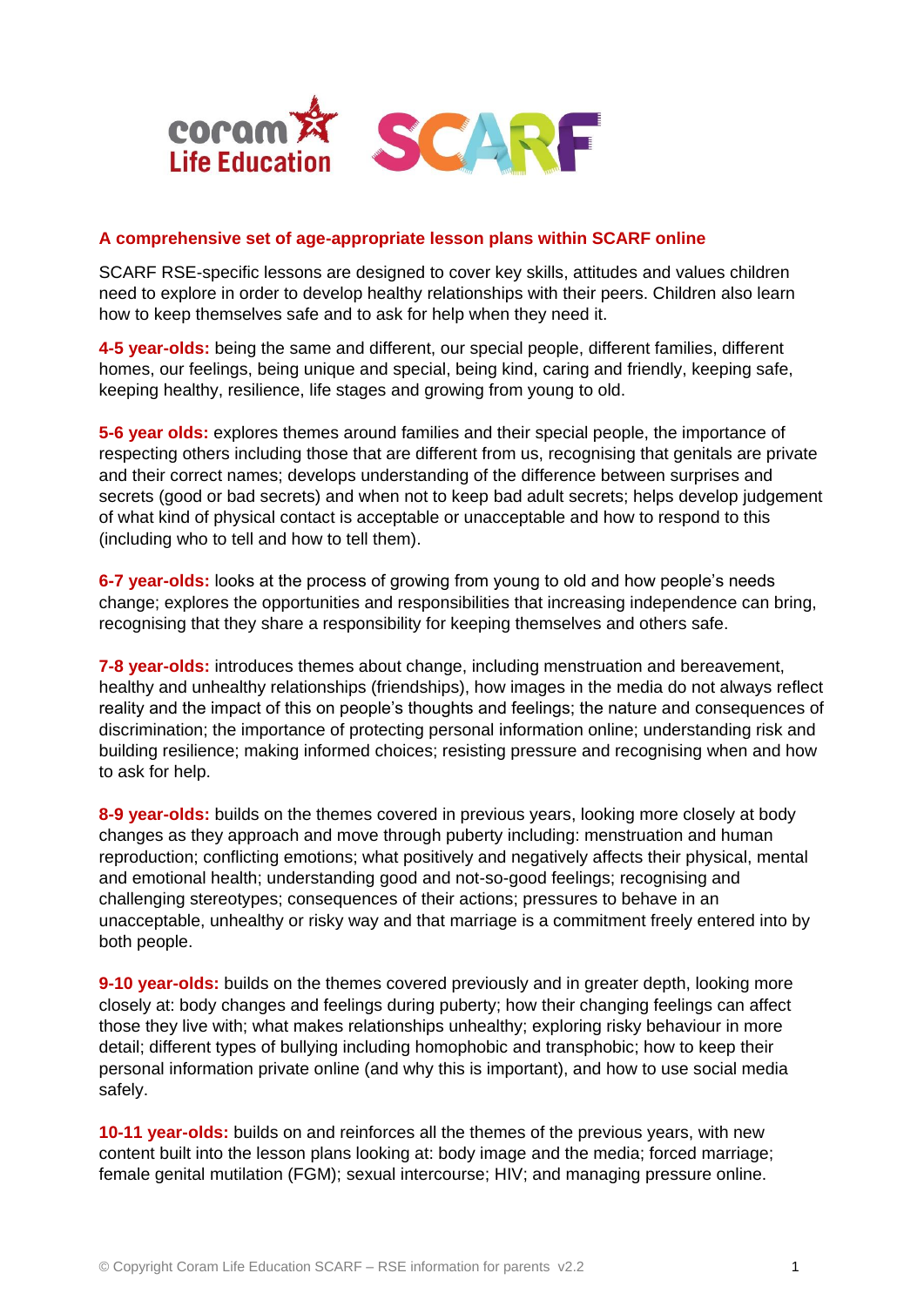# **Common questions asked about RSE**

# **Is Relationships and Sex Education (RSE) compulsory?**

It's compulsory for primary schools to teach Relationships Education and Health Education.

The Department for Education (DfE) also strongly encourage schools to teach Sex Education. Schools must consult parents in developing and reviewing their RSE policy. Schools should ensure that the policy meets the needs of pupils and parents and reflects the community they serve.

Schools should also ensure that, when they consult with parents, they provide examples of the resources that they plan to use. This can provide reassurance for parents and helps to continue the conversations started in class at home.

Where a primary school chooses to teach aspects of sex education (which go beyond the statutory National Curriculum for Science requirements), the school must set this out in their policy and all schools should consult with parents on what is to be covered. Primary schools that choose to teach non–statutory sex education must allow parents a right to withdraw their children.

## **Does SCARF cover non-statutory Sex Education?**

There is very little in the SCARF programme that is non-statutory. We interpret sex education to mean puberty, conception, reproduction and birth. All of these themes, with the exception of conception, are statutory and included in either Health Education or National Curriculum Science.

The statutory guidance states that sex education should ensure children know how a baby is conceived. We interpret 'how a baby is conceived' as referring to what happens during sexual intercourse before an egg and sperm meet (reproduction). We therefore include sexual intercourse as well as IVF in our Year 6 Making Babies lesson. For further information see our FAQ's on our [website.](https://www.coramlifeeducation.org.uk/downloads/FAQsforRSE-in-depthanswersandguidanceFINALOctober42019.pdf)

We've also been asked whether teaching about HIV at Primary level is statutory. HIV is included in the SCARF programme as it helps schools to meet their statutory requirements under Health Education (in the Health and Prevention category) for all children by the end of year 6 to know:

 About personal hygiene and germs including bacteria, viruses, how they are spread and treated, and the importance of hand washing.

SCARF is a spiral curriculum and so previous lessons would have covered hygiene, bacteria and the importance of hand washing, this naturally leads on to discussions about different viruses, of which HIV is important to understand.

The purpose of this particular SCARF lesson is to raise awareness and reduce stigma and misconceptions surrounding HIV. This follows the guidance of the Sex Education Forum, of which we are members [\(see curriculum design tool\)](https://www.sexeducationforum.org.uk/sites/default/files/field/attachment/SEF_Curriculum%20Design%202018.pdf).

Although talking about viruses is statutory, talking about HIV, specifically at primary level, is not. Your school will have made a decision as to whether there is any reason not to teach it at Year 6.

Schools are best-placed to assess their pupils' needs and SCARF is flexible, so teachers can adapt content to meet these needs. They will consider whether the children have already mentioned it, whether they referring to HIV either appropriately or inappropriately, and whether they have a good understanding of how it can and can't be passed on. An understanding of these issues will help them explain the reasons for including this SCARF lesson – or not – in order to meet pupils' needs.